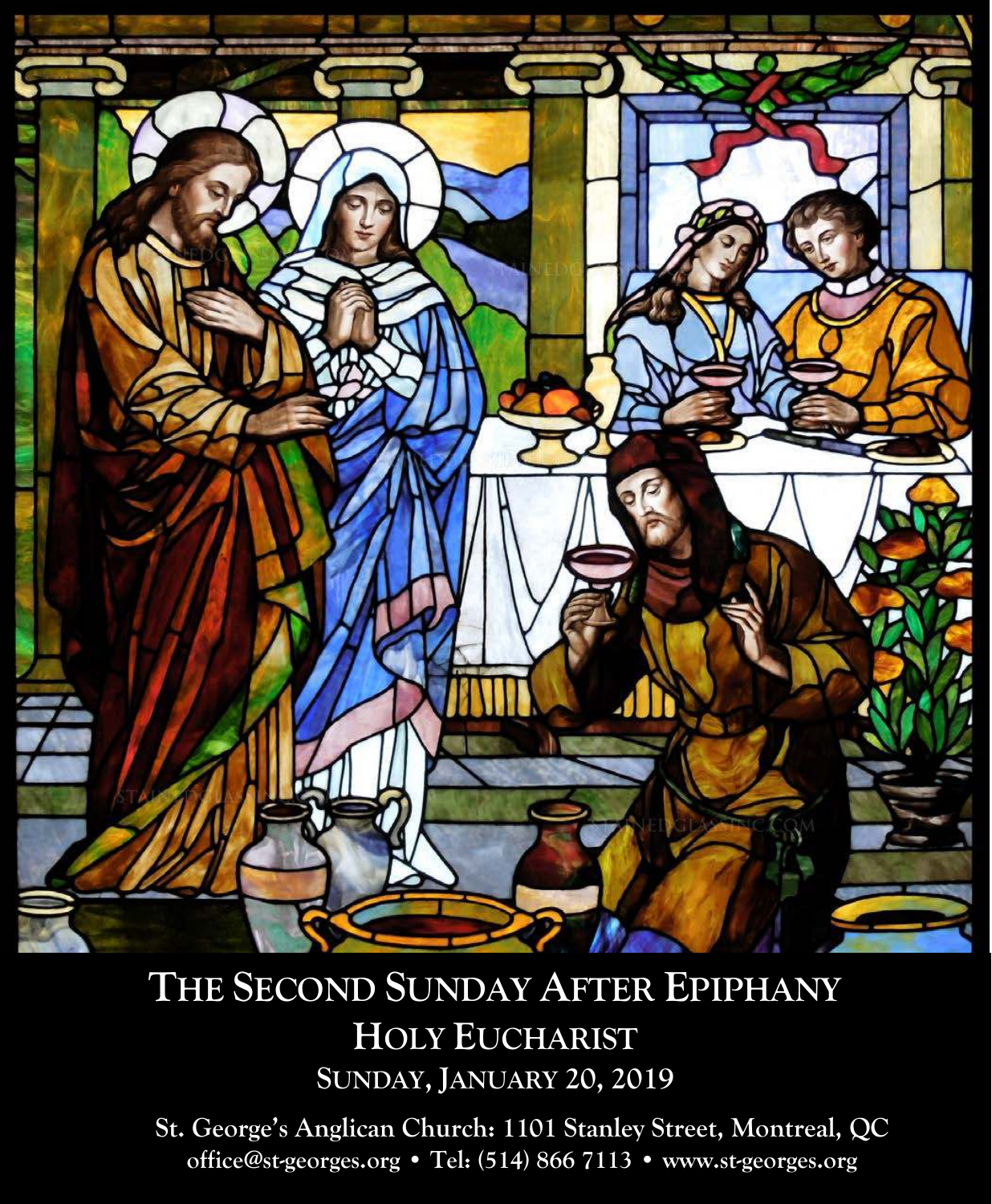### *(Please join in the congregational parts of the service, which are shown in bold print.)*

**Ministering in the service today ... Celebrant:** The Rev. Deborah Noonan; **Preacher:** The Rev. Canon Steven Mackison; **Ministrants:** Richard Johansen, Susan Searle; **Server:** Karl Borntraeger; **Torches:** Pascal Brandt-Gagnon, Hernan Torres; **Readers:** Leonora Dowker, Muriel Eaton, The Rev. Dr. Holly Ratcliffe; **Intercessor:** Ariana Winn; **Greeters:** Malcolm McLeod, Eric Painter, Carole Gabellini; **Altar Guild:** Marleen O'Connell; **Children's Ministry Coordinator:** Elodie Lambert; **Music Director**: Jean-Sébastien Allaire; **Organist:** Philip Crozier

## **Prelude**: Fuga in G (BuxWV 175) *Dietrich Buxtehude (1637-1707)*

5. Yet we on earth have un - ion with God the Three - in - One, 4. 'Mid toil and tri - bu - la - tion and tum - ult of our war, 3. Though with dis-may and won-der we see the church op-pressed, 2. E - lect from ev - ery na - tion yet one o'er all the earth, 1. The chur-ch's one foun-da-tion is  $Je$ -sus Christ our Lord;  $\breve \Phi$ 5 b  $\overrightarrow{a}$  ,  $\overrightarrow{b}$  ,  $\overrightarrow{c}$  ,  $\overrightarrow{a}$  ,  $\overrightarrow{a}$  and mys-tic sweet com-mun-ion with those whose rest is won. we wait the con - sum -  $ma$  - tion of peace for  $ev - er$  - more, by schi-sms rent  $a - \text{sun-}$  der, by her - e - sies dis-tressed: our char ter  $of$  sal - va - tion one Lord, one faith, one birth; we are his new cre  $-a$  - tion by wa - ter and the word:  $\breve \Phi$ 5  $\frac{1}{2}$  $\frac{1}{2}$   $\overline{\phantom{0}}$  $\overline{\phantom{a}}$   $\overline{\phantom{a}}$ O hap - py ones and ho - ly! Lord, give us grace that we till with the vi - sion glo-rious our long-ing eyes are blessed, yet saints their watch are keep-ing; their cry goes up, "How long?" one glo-rious name we hal-low, par-take one ho - ly food, from heaven he came and sought us to be his ho - ly bride;  $\breve \Phi$ 6 b  $\frac{1}{2}$  $\overrightarrow{a}$   $\overrightarrow{b}$   $\overrightarrow{c}$   $\overrightarrow{c}$   $\overrightarrow{c}$  $\overrightarrow{a}$ with those whose rest  $\bullet$  $\overline{\phantom{a}}$   $\overline{\phantom{a}}$ like them, the meek and low - ly, on high may dwell with thee. and the great church vic  $-$  to  $-$  rious shall be the church at rest. And soon the night of weep-ing shall be the morn of song. and to one hope we fol-low, with ev - ery grace en-dued. with his own blood he bought us, and for our life he died.  $\breve \Phi$ 5  $\frac{1}{2}$  $\frac{1}{2}$  $\overrightarrow{a}$   $\overrightarrow{b}$   $\overrightarrow{c}$   $\overrightarrow{d}$   $\overrightarrow{d}$   $\overrightarrow{d}$   $\overrightarrow{d}$   $\overrightarrow{c}$ Processional Hymn: #525 – "THE CHURCH'S ONE FOUNDATION" *Please stand & sing*  TEXT: Samuel John Stone (1839-1900), alt. MUSIC: Aurelia; Samuel Sebastian Wesley (1810-1876).

*Priest:* The grace of our Lord Jesus Christ, and the love of God, and the fellowship of the Holy Spirit, be with you all.

*People:* **And also with you.**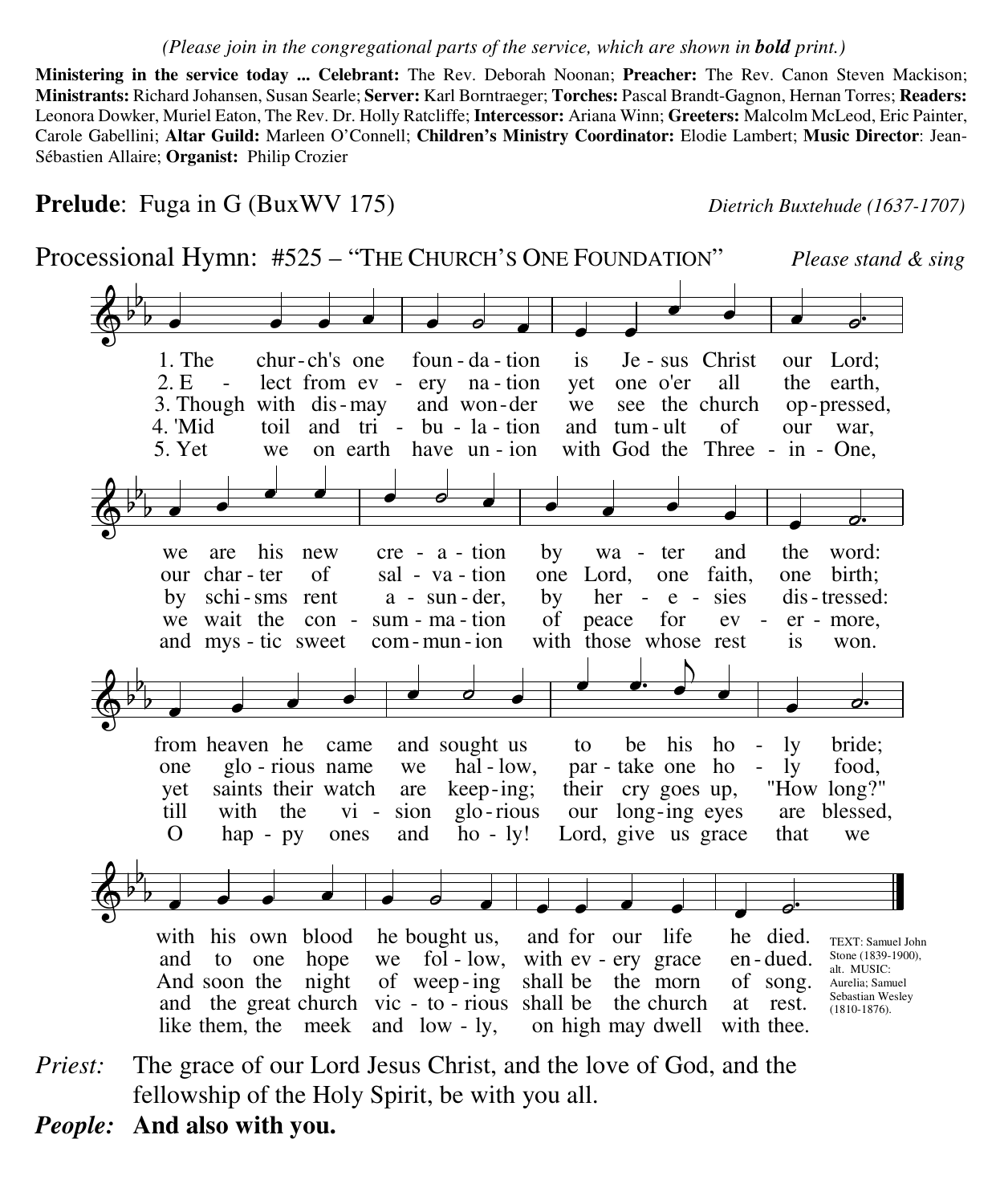# **The Collect for Purity**

*Priest*: Almighty God,

*All:* **to you all hearts are open, all desires known, and from you no secrets are hidden. Cleanse the thoughts of our hearts by the inspiration of your Holy Spirit, that we may perfectly love you, and worthily magnify your holy name; through Christ our Lord. Amen.** 

# **The Collect of the Day** *Please kneel or be seated*

- *Priest:* Almighty God, your Son our Saviour Jesus Christ is the light of the world. May your people, illumined by your word and sacraments, shine with the radiance of his glory, that he may be known, worshipped, and obeyed to the ends of the earth; who lives and reigns with you and the Holy Spirit, one God, now and for ever.
- *All:* **Amen.**

# **Old Testament Reading** *Please be seated*

*Reader:* Une lecture tirée du livre d'Isaïe.

Pour la cause de Sion, je ne me tairai pas, et pour Jérusalem, je n'aurai de cesse que sa justice ne paraisse dans la clarté, et son salut comme une torche qui brûle. Et les nations verront ta justice ; tous les rois verront ta gloire. On te nommera d'un nom nouveau que la bouche du Seigneur dictera. Tu seras une couronne brillante dans la main du Seigneur, un diadème royal entre les doigts de ton Dieu. On ne te dira plus : « Délaissée ! » À ton pays, nul ne dira : « Désolation ! » Toi, tu seras appelée « Ma Préférence », cette terre se nommera « L'Épousée ». Car le Seigneur t'a préférée, et cette terre deviendra « L'Épousée ». Comme un jeune homme épouse une vierge, ton Bâtisseur t'épousera. Comme la jeune mariée fait la joie de son mari, tu seras la joie de ton Dieu.

*Reader:* Parole du Seigneur. Isaiah 62.1-5 *People:* **Nous rendons grâce à Dieu.** *A moment of silence is observed*

For Zion's sake I will not keep silent, and for Jerusalem's sake I will not rest, until her vindication shines out like the dawn, and her salvation like a burning torch. The nations shall see your vindication, and all the kings your glory; and you shall be called by a new name that the mouth of the Lord will give. You shall be a crown of beauty in the hand of the Lord, and a royal diadem in the hand of your God. You shall no more be termed Forsaken, and your land shall no more be termed Desolate; but you shall be called My Delight Is in Her, and your land Married; for the Lord delights in you, and your land shall be married. For as a young man marries a young woman, so shall your builder marry you, and as the bridegroom rejoices over the bride, so shall your God rejoice over you.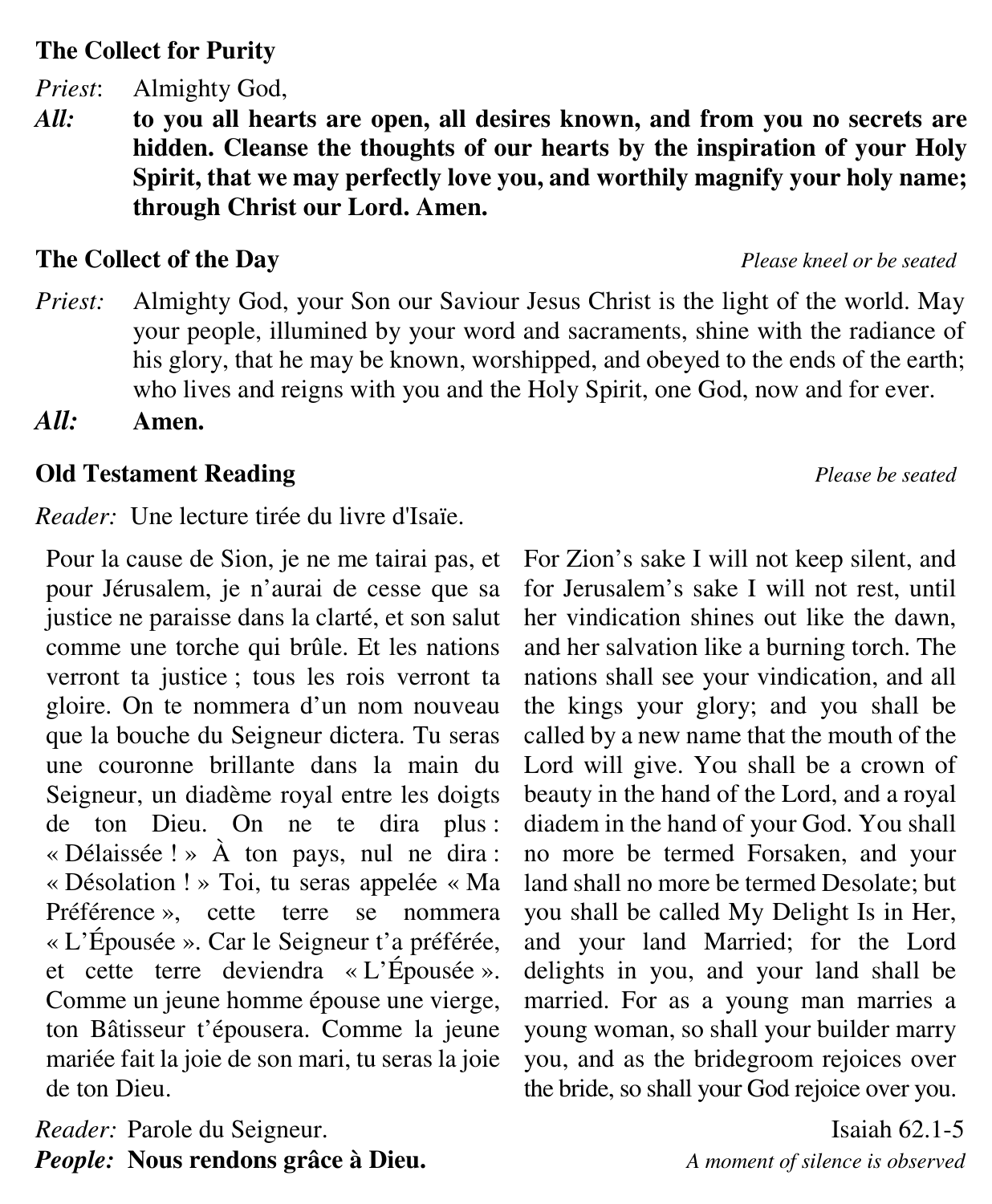

- *Cantor:* 7. How priceless **is** your **love**, O^God! : your people take refuge under the **sha**-dow ӧf your^wings.
- *People:* 8. They feast upon the a-bun-dance of your^house :  **you give them drink from the ri-ver of yӧur de^lights.**
- *Cantor:* 9. For with **you** is the **well** of^life : and in **your** light wë see^light.

# *People:* **10. Continue your loving-kindness to those who know you : and your favour to those who are trüe of^heart.**

# **New Testament Reading** *Please be seated*

*Reader:* A Reading from the First Letter of Paul to the Corinthians.

Now concerning spiritual gifts, brothers and sisters, I do not want you to be uninformed. You know that when you were pagans, you were enticed and led astray to idols that could not speak. Therefore I want you to understand that no one speaking by the Spirit of God ever says "Let Jesus be cursed!" and no one can say "Jesus is Lord" except by the Holy Spirit. Now there are varieties of gifts, but the same Spirit; and there are varieties of services, but the same Lord; and there are varieties of activities, but it is the same God who activates all of them in everyone. To each is given the manifestation of the Spirit for the common good. To one is given through the Spirit the utterance of wisdom, and to another the utterance of knowledge according to the same Spirit, to another faith by the same Spirit, to another gifts of healing by the one Spirit, to another the working of miracles, to another prophecy, to another the discernment of spirits, to another various kinds of tongues, to another the interpretation of tongues. All these are activated by one and the same Spirit, who allots to each one individually just as the Spirit chooses.

*Reader:* The word of the Lord. 1 Corinthians 12.1-11

*People:* **Thanks be to God.** *A moment of silence is observed*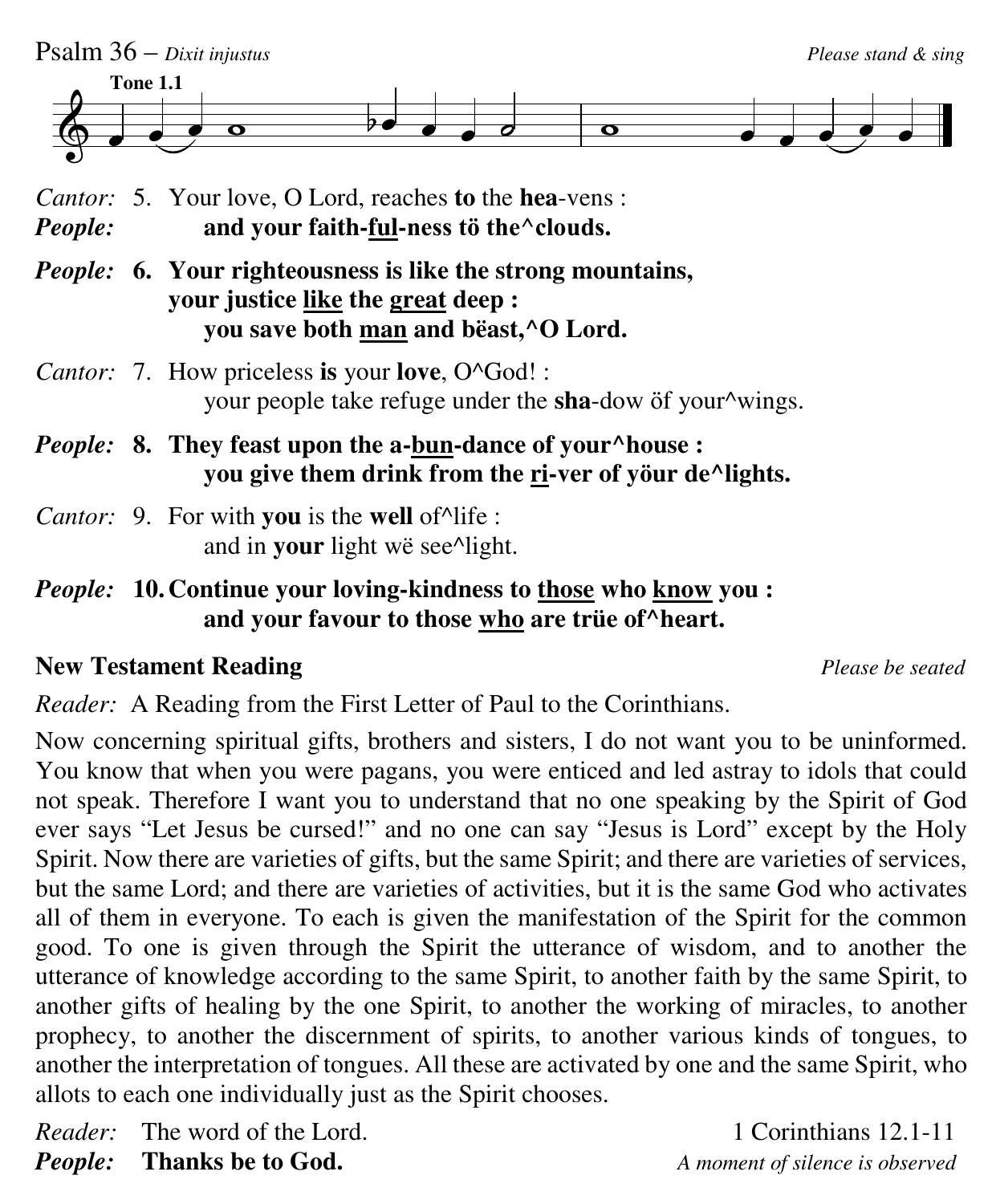Sequence Hymn: #287 – "COME TO A WEDDING…" *Please stand & sing* 

4. Come to this wed - ding, ask-ing a bless - ing 3. Love is the gift, and love is the giv - er, 1. Come to a wed - ding, come to a bless - ing, 2. Thanks for the love that holds us to - geth - er 1. Come to a wed - ding, come to a bless - ing,  $\oint$ .  $\overline{\phantom{a}}$  $\blacksquare$ The first two verses are sung before the Gospel; the remaining verses, after. for all the years that liv ing will prove: love is the gold that makes the day shine; par ent and child, and  $\frac{1}{v}$  and  $\frac{1}{v}$  er and friend; come on a day when hap - pi-ness sings!  $\oint$ ...  $\frac{1}{\bullet}$  $\overline{\phantom{a}}$ health of the  $\overline{b}$  bo - dy, health of the spir - it love for-gets self to care for the oth - er, thanks to the God whose love is our cen - tre, Come rain or sun, come win ter or sum - mer,  $\frac{2}{9}$  .  $\overline{\phantom{a}}$  $\overline{\phantom{0}}$ O.  $\overline{\phantom{a}}$  $\overline{\phantom{0}}$  $\overrightarrow{a}$   $\overrightarrow{a}$ with grate-ful hearts we of - fer our love. love chang-es life from wa - ter to wine. source of com - pass - ion, know-ing no end. cel - e-brate love and all that it brings.  $\circ$  . .  $\overline{\phantom{a}}$   $\overline{\phantom{a}}$  $\overrightarrow{c}$ TEXT: Shirley Erena Murray (1931- ). © 1992 Hope Publishing Co. MUSIC: Bunessan; Gaelic trad.

The Gospel

*Priest:* The Lord be with you. *People:* **And also with you.**

*Priest:* The Holy Gospel of our Lord Jesus Christ according to John.

*All:* 

Glo-ry to you, Lord Je-sus Christ.

On the third day there was a wedding in Cana of Galilee, and the mother of Jesus was there. Jesus and his disciples had also been invited to the wedding. When the wine gave out, the mother of Jesus said to him, "They have no wine." And Jesus said to her, "Woman, what concern is that to you and to me? My hour has not yet come." His mother said to the servants, "Do whatever he tells you." Now standing there were six stone water jars for the Jewish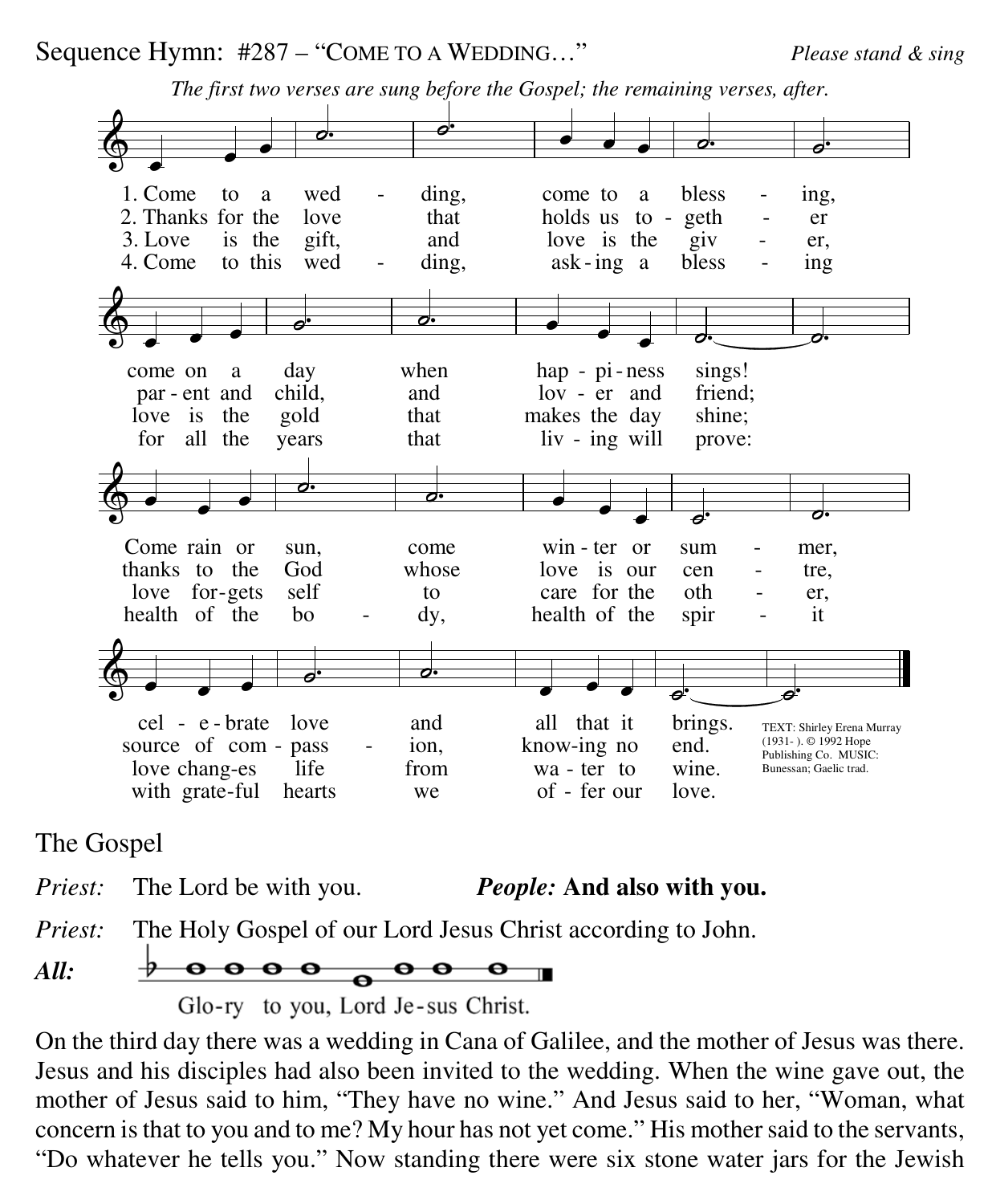rites of purification, each holding twenty or thirty gallons. Jesus said to them, "Fill the jars with water." And they filled them up to the brim. He said to them, "Now draw some out, and take it to the chief steward." So they took it. When the steward tasted the water that had become wine, and did not know where it came from (though the servants who had drawn the water knew), the steward called the bridegroom and said to him, "Everyone serves the good wine first, and then the inferior wine after the guests have become drunk. But you have kept the good wine until now." Jesus did this, the first of his signs, in Cana of Galilee, and revealed his glory; and his disciples believed in him

*Priest:* The Gospel of Christ. John 2.1-11

*All:* 

 $\frac{\partial}{\partial \theta}$   $\frac{\partial}{\partial \theta}$   $\frac{\partial}{\partial \theta}$   $\frac{\partial}{\partial \theta}$   $\frac{\partial}{\partial \theta}$ Praise to you, Lord Je-sus Christ.

**Sermon:** The Rev. Canon Steven Mackison *Please be seated*

*A moment of silence is observed.*

# **Statement of Faith**

*Priest:* Let us confess our faith as we say, *Please stand* 

*All:* **Hear, O Israel, the Lord our God, the Lord is one. Love the Lord your God with all your heart, with all your soul, with all your mind, and with all your strength. This is the first and the great commandment. The second is like it: Love your neighbour as yourself. There is no commandment greater than these. Amen.**

# **The Prayers of the People** *Please kneel or be seated*

*Leader:* Drawn by God's love and constant faithfulness to us, let us pray.

*Prayers for the church are offered*

May all who seek faith put their trust in the living God. Fill us, Lord.

*All:* **Fill us to the brim.**

*Leader:* We pray for the leaders of the nations and for all in authority.

*Prayers for the church are offered*

- We pray for all who give orders and have influence over other people. We pray that all peoples may be led justly and with sensitivity. Fill us, Lord:
- *All:* **Fill us to the brim.**

*Leader:* Let us pray for all who seek God's healing and wholeness this day.

*The names of the sick and suffering are offered*

I invite your prayers, spoken aloud or offered in the sanctity of silence.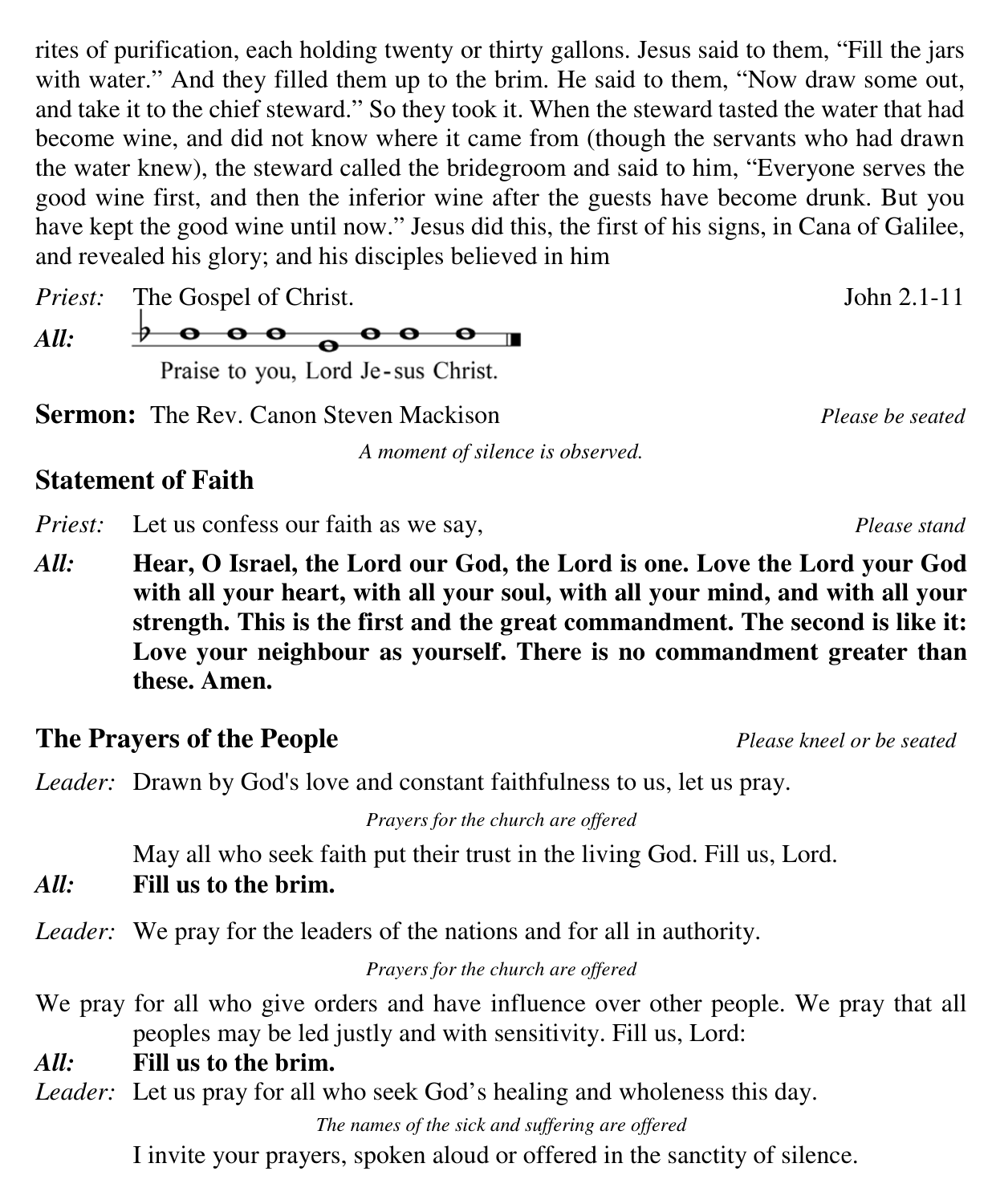- *Leader:* We pray for those whose lives feel empty and lacking real meaning. We pray for those whose frailty, pain or illness makes it difficult to pray. Fill us, Lord:
- *All:* **Fill our lives.**

*Leader:* Let us pray for those who whom God has welcomed into the heavenly banquet.

*The names of those who have died are offered*

Rest eternal grant unto them, O Lord.

# *All:* **And let light perpetual shine upon them.**

- *Leader:* May they rest in peace and rise in glory. Bless and comfort their loved ones, and bring us all to share the joy of heaven with you. Fill us, Lord:
- *All:* **Fill our lives.**
- *Leader:* Merciful Father, accept these prayers for the sake of your Son, our Saviour Jesus Christ who lives and reigns with you and the Holy Spirit, One God, world without end.

*All:* **Amen.**

# **Confession and Absolution**

- *Ministrant:* Dear friends in Christ, God is steadfast in love and infinite in mercy; he welcomes sinners and invites them to his table. Let us confess our sins, confident in God's forgiveness.
- *Priest:* Most merciful God,
- *All:* **we confess that we have sinned against you in thought, word, and deed, by what we have done, and by what we have left undone. We have not loved you with our whole heart; we have not loved our neighbours as ourselves. We are truly sorry and we humbly repent. For the sake of your Son Jesus Christ, have mercy on us and forgive us, that we may delight in your will, and walk in your ways, to the glory of your name. Amen.**
- *Priest:* Almighty God have mercy upon you, pardon and deliver you from all your sins, confirm and strengthen you in all goodness, and keep you in eternal life; through Jesus Christ our Lord.
- *All:* **Amen.**

# **The Peace** *Please stand*

*Priest:* The peace of the Lord be always with you. *People:* **And also with you.**

*Ministrant:* Jesus manifested his glory, and his disciples believed in him. *(John 2.11)*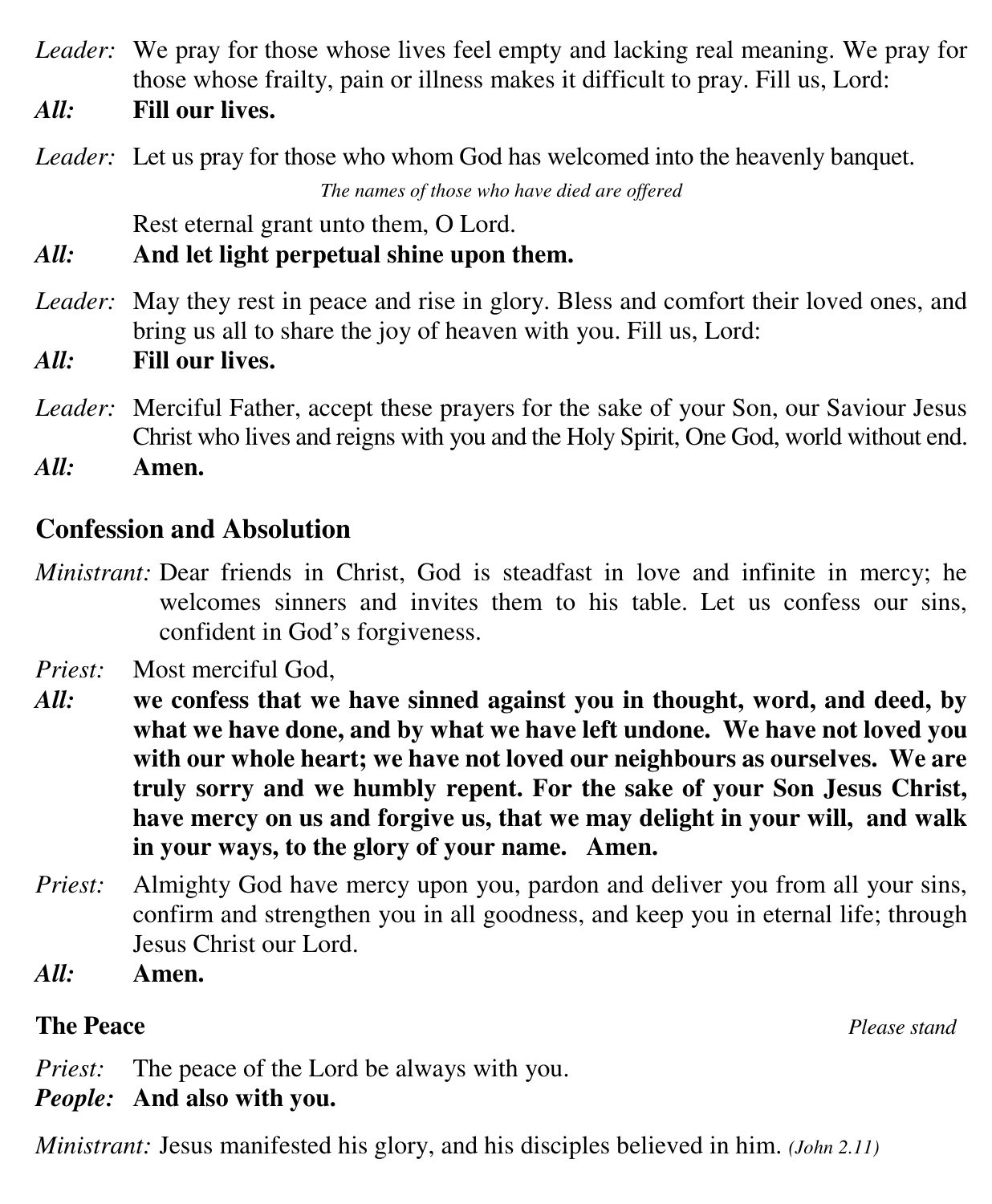Offertory Hymn: #531 – "YOU WHO DWELL IN THE SHELTER OF THE LORD" *All sing*



make you to shine like the sun, and hold you in the palm of his hand.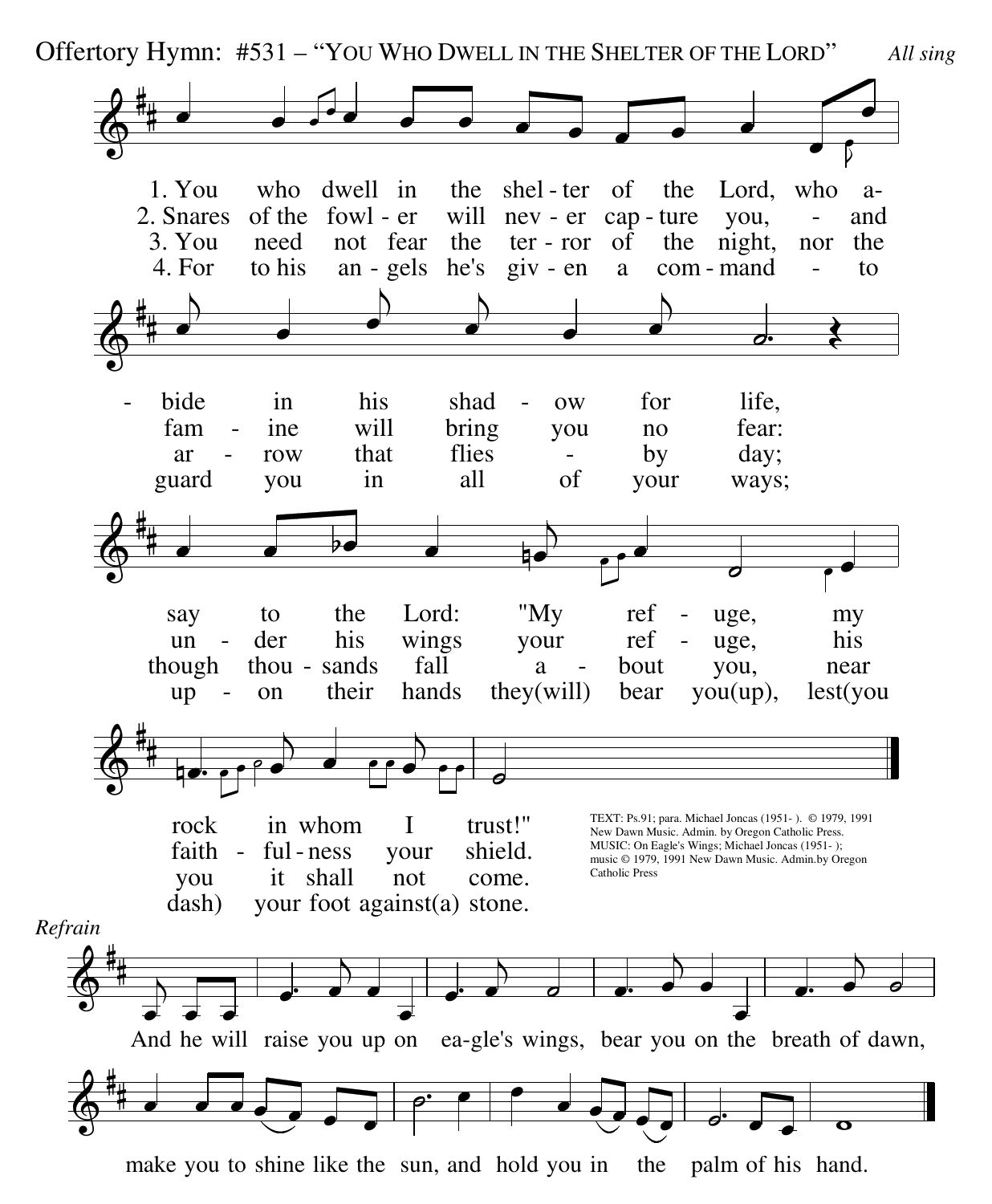

The Prayer over the Gifts

*Priest:* Living God, you have revealed your Son as the Messiah. May we hear his word and follow it, and live as children of light. We ask this in the name of Jesus Christ the Lord.

*All:* **Amen.**



*Priest:* It is indeed right that we should praise you, gracious God, for you created all things. You formed us in your own image: male and female you created us. When we turned away from you in sin, you did not cease to care for us, but opened a path of salvation for all people. You made a covenant with Israel, and through your servants Abraham and Sarah gave the promise of a blessing to all nations. Through Moses and Miriam you led your people from bondage into freedom; through the prophets you renewed your promise of salvation. Therefore, with them, and with all your saints who have served you in every age, we give thanks and raise our voices to proclaim the glory of your name.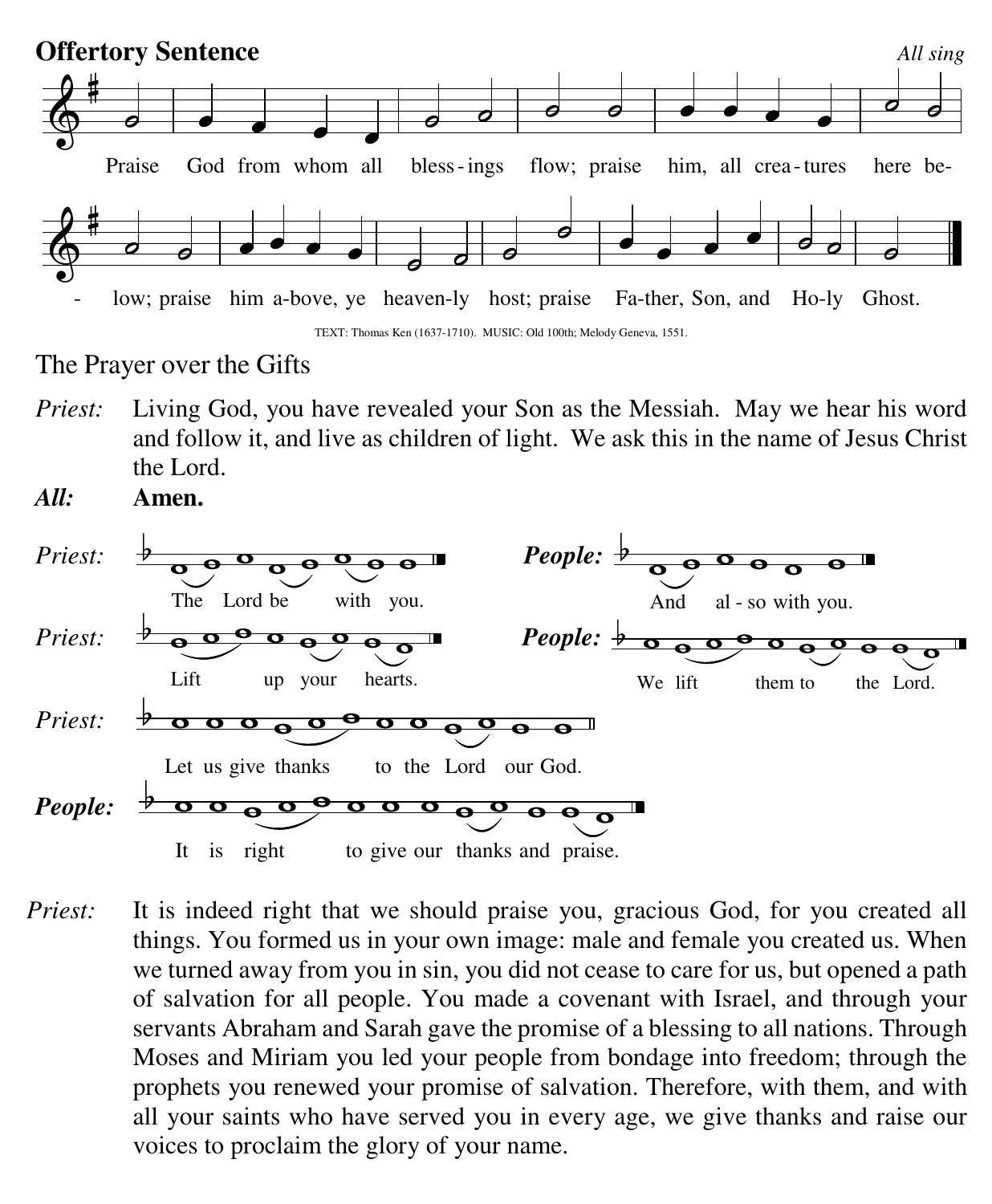Sanctus *- Missa Brevis in D major – Walter McNutt (1910-1996) Sung by the Choir*

Holy, Holy, Holy, Lord God of hosts; heaven and earth are full of thy glory. Glory be to thee, O Lord Most High. Blessed is he that cometh in the Name of the Lord; Hosanna in the highest.

### *Please kneel or be seated*

- *Priest:* Holy God, source of life and goodness, all creation rightly gives you praise. In the fullness of time, you sent your Son Jesus Christ, to share our human nature, to live and die as one of us, to reconcile us to you, the God and Creator of all. He healed the sick and ate and drank with outcasts and sinners; he opened the eyes of the blind and proclaimed the good news of your kingdom to the poor and to those in need. In all things he fulfilled your gracious will. On the night he freely gave himself to death, our Lord Jesus Christ took bread, and when he had given thanks to you, he broke it, and gave it to his disciples, and said, "Take, eat: this is my body, which is given for you. Do this for the remembrance of me." After supper he took the cup of wine; and when he had given thanks, he gave it to them, and said, "Drink this, all of you: this is my blood of the new covenant, which is shed for you and for many for the forgiveness of sins.
- *Priest:* Whenever you drink it, do this for the remembrance of me." Gracious God, his perfect sacrifice destroys the power of sin and death; by raising him to life you give us life for evermore. Therefore we proclaim the mystery of faith:





- *Priest:* Recalling his death, proclaiming his resurrection, and looking for his coming again in glory, we offer you, Father, this bread and this cup. Send your Holy Spirit upon us and upon these gifts, that all who eat and drink at this table may be one body and one holy people, a living sacrifice in Jesus Christ, our Lord. Through Christ, with Christ, and in Christ, in the unity of the Holy Spirit, all glory is yours, almighty Father, now and for ever.
- *All:* **Amen.**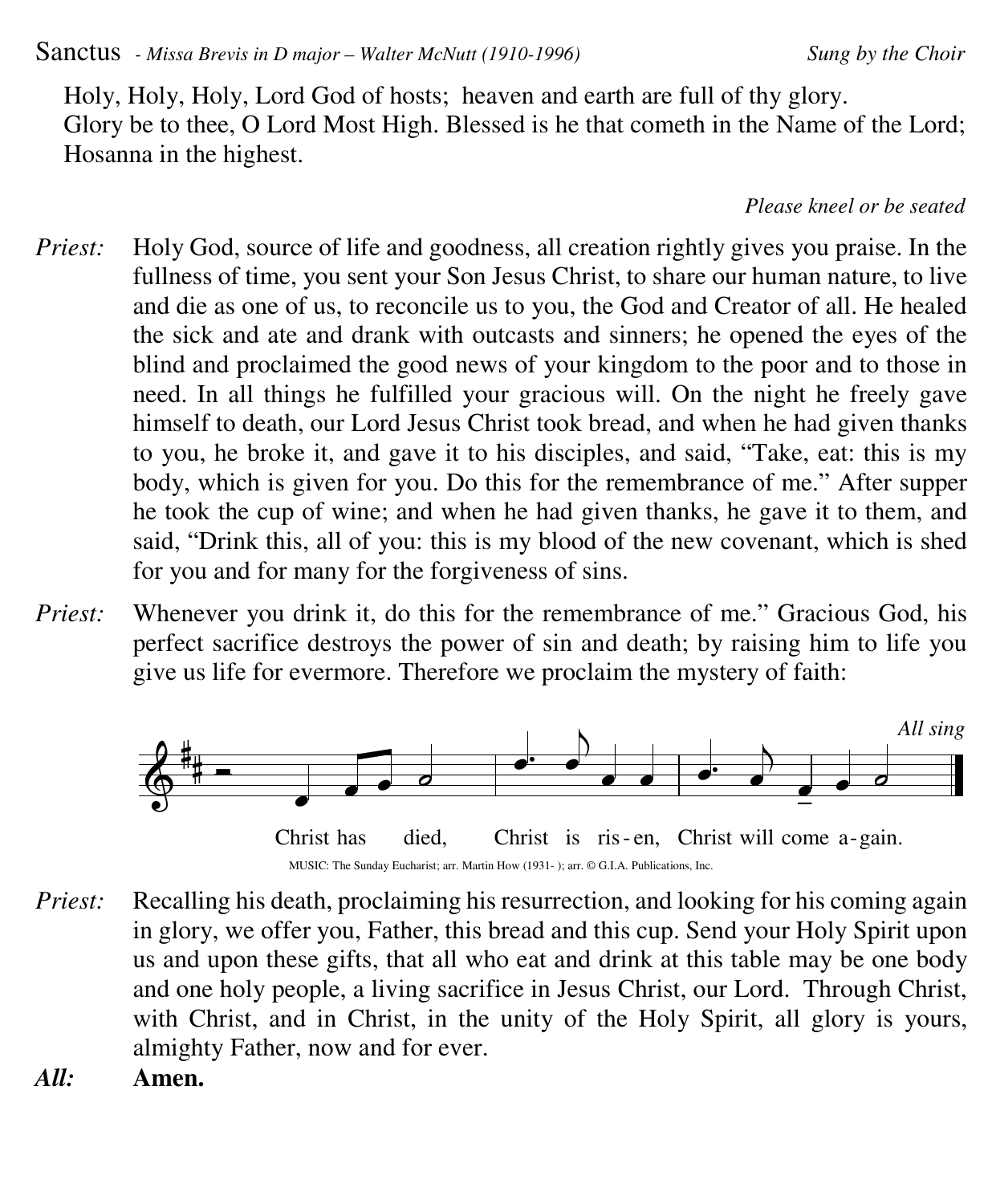# **The Lord's Prayer**

*Priest:* Gathering all our praises into one, let us pray as our Saviour taught us.

**Our Father, who art in heaven, hallowed be thy name, thy kingdom come, thy will be done, on earth as it is in heaven. Give us this day our daily bread. And forgive us our trespasses, as we forgive those who trespass against us. And lead us not into temptation, but deliver us from evil. For thine is the kingdom, the power, and the glory, for ever and ever. Amen.**

**Notre Père, qui es aux cieux, que ton Nom soit sanctifié, que ton règne vienne. Que ta volonté soit faite sur la terre comme au ciel. Donne-nous aujourd'hui notre pain de ce jour. Pardonne-nous nos offenses, comme nous pardonnons aussi à ceux qui nous ont offensés. Et ne nous soumets pas à la tentation, mais délivre-nous du mal. Car c'est à toi qu'appartiennent le règne, la puissance et la gloire, dans les siècles des siècles. Amen.**

# **The Breaking of the Bread**

- *Priest:* "I am the bread of life," says the Lord. "Whoever comes to me will never be hungry; whoever believes in me will never thirst.".
- *People:* **Taste and see that the Lord is good; happy are they who trust in him!**
- *Priest:* The gifts of God for the People of God.
- *People:* **Thanks be to God.**

Agnus Dei*- Missa Brevis in D major – Walter McNutt (1910-1996) Sung by the Choir* 

O Lamb of God, that takest away the sin of the world, have mercy upon us. O Lamb of God, that takest away the sin of the world, have mercy upon us. O Lamb of God, that takest away the sin of the world, grant us thy peace.

# **The Communion**

*All Christians are invited to receive Holy Communion. Should you wish a blessing only, please cross your arms on your chest. After receiving communion you are welcome to light a prayer candle on your way back to your seat.*

*Tous les chrétiens sont invités à communier.* 

*Si vous préférez recevoir seulement la bénédiction du Seigneur, veuillez croiser vos bras sur votre poitrine. Après la communion, en chemin vers votre banc, vous êtes invités à allumer une bougie de prière.*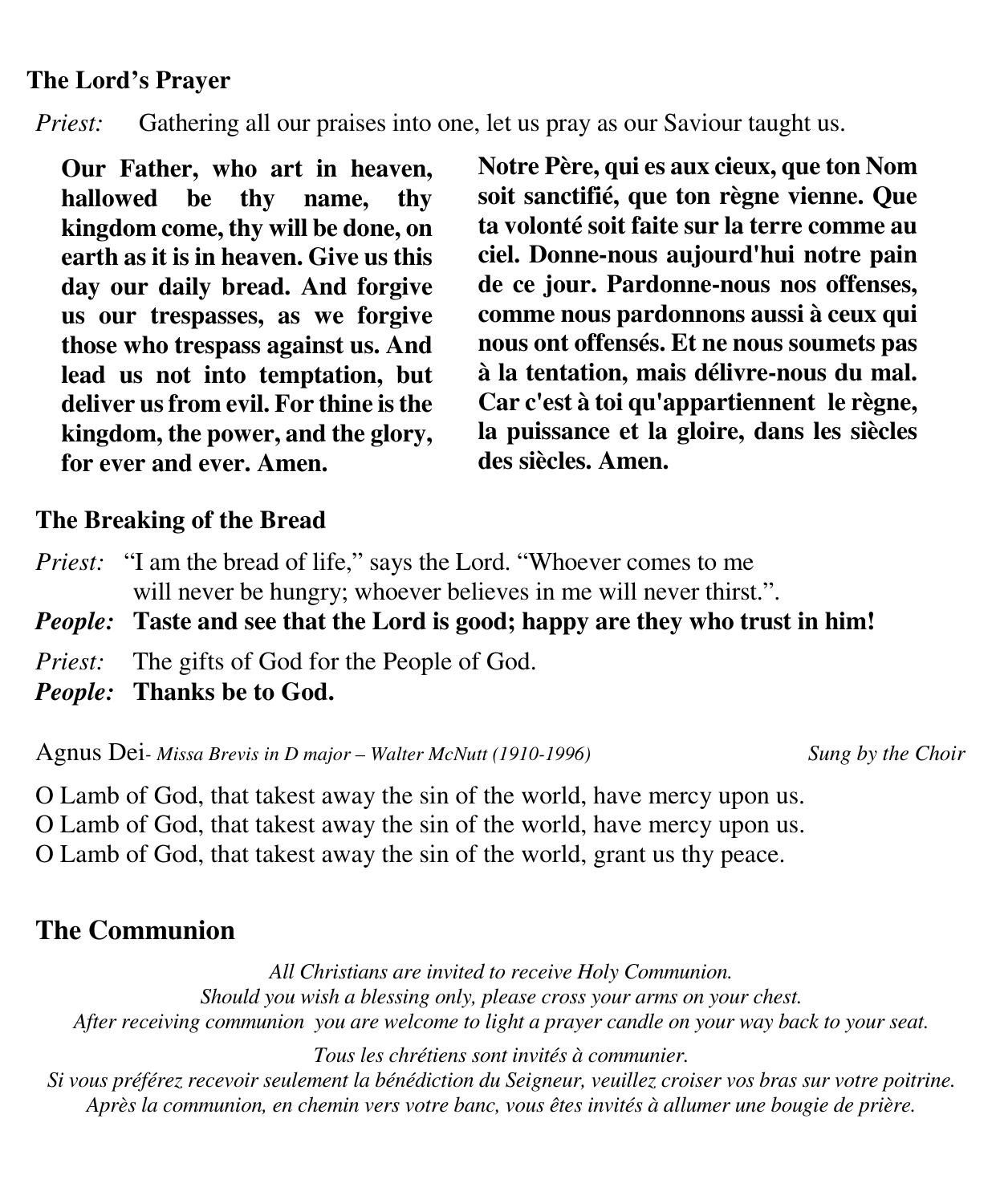」<br># Communion Hymn: "DECK THYSELF, MY SOUL, WITH GLADNESS" *All sing*

4. Je - sus, Bread of life, I pray thee, let me glad - ly here o - bey thee; 2. Now I sink be-fore thee  $\overline{low}$  - ly, filled with  $\overline{joy}$  most deep and  $\overline{ho}$  - ly, 3. Sun, who all my life dost bright-en; Light, who dost my soul en - light-en; 2. Now I sink be - fore thee  $\overline{a}$  low - ly, filled with joy most deep and ho - ly, 1. Deck thy - self, my soul, with glad-ness, leave the gloom y- haunts of sad-ness,  $\breve \Phi$  $\circ$   $\circ$   $\circ$   $\circ$  $\overrightarrow{0}$  $\overline{\phantom{0}}$  $\overline{\phantom{a}}$  $\overrightarrow{a}$ ne - ver to my hurt in - vit - ed, be thy love with love re - qui-ted; Joy, the sweet-est man e'er know-eth: Fount, whence all my be-ing flow-eth: as with trem-bling awe and won-der on thy might-y-acts I pon-der; come in  $-$  to the day-light's splen-dour, there with joy thy praises ren-der  $\breve \Phi$  $\frac{1}{2}$  $\frac{1}{2}$  $\circ$   $\circ$   $\circ$   $\circ$  $\begin{array}{|c|c|c|c|}\n\hline\n\bullet & \circ & \circ \\\hline\n\end{array}$  $\overline{a}$  $\overline{\phantom{a}}$  $\overline{\phantom{a}}$   $\overline{\phantom{a}}$   $\overline{\phantom{a}}$   $\overline{\phantom{a}}$ from this ban - quet let me meas-ure, Lord, how vast and deep its treas-ure; at thy feet I cry, my Ma-ker, let me be a fit par - tak - er how, by mys - ter - y sur - round-ed, depths no man hath ev - er sound-ed, un - to him whose grace un - bound  $-$  ed hath this won-drous ban-quet found  $-$ ed;  $\breve \Phi$  $\frac{1}{4}$ |<br>|}  $\overline{\phantom{a}}$  $\overrightarrow{a}$  $\bullet$   $\circ$   $\circ$   $\circ$  $\overrightarrow{ }$  $\overrightarrow{a}$ through the gifts thou here dost give me, as thy guest in heaven re - ceive me. of this bless ed  $\epsilon$  food from hea - ven, for our good, thy glo - ry, giv - en. none may dare to pierce un - bid - den se-crets that with thee are hid - den. high o'er all the heavens he reign-eth, yet to dwell with thee he deign-eth.  $\breve \Phi$  $\frac{1}{2}$ |<br>|}  $\circ$   $\circ$   $\circ$   $\circ$   $\circ$   $\circ$   $\circ$  $\overrightarrow{a}$ 

TEXT: Johann Franck (1618-1677); tr. Catherine Winkworth (1827-1878), alt. rev. Hymns for Todays Church. © 1982 Hope Publishing Co. MUSIC: Schmucke Dich; Melody Johann Cruger (1598-1662).

Anthem: "FROM THE RISING OF THE SUN" - *F.A. Gore Ouseley (1825-1889)) Sung by the choir*

From the rising of the sun unto the going down of the same my name shall be great, shall be great among the Gentiles; and in ev'ry place incense shall be offer'd up unto my name: for my name shall be great among thus saith the heathen, thus saith the Lord! (Malachi 1: 11)

# **Prayer after Communion** *Please stand*

- *Priest*: God of Glory, you nourish us with bread from heaven. Fill us with your Holy Spirit, that through us your light may shine in all the world. We ask this in the name of Jesus Christ.
- *All:* **Amen.**

|<br>|}

 $\overline{a}$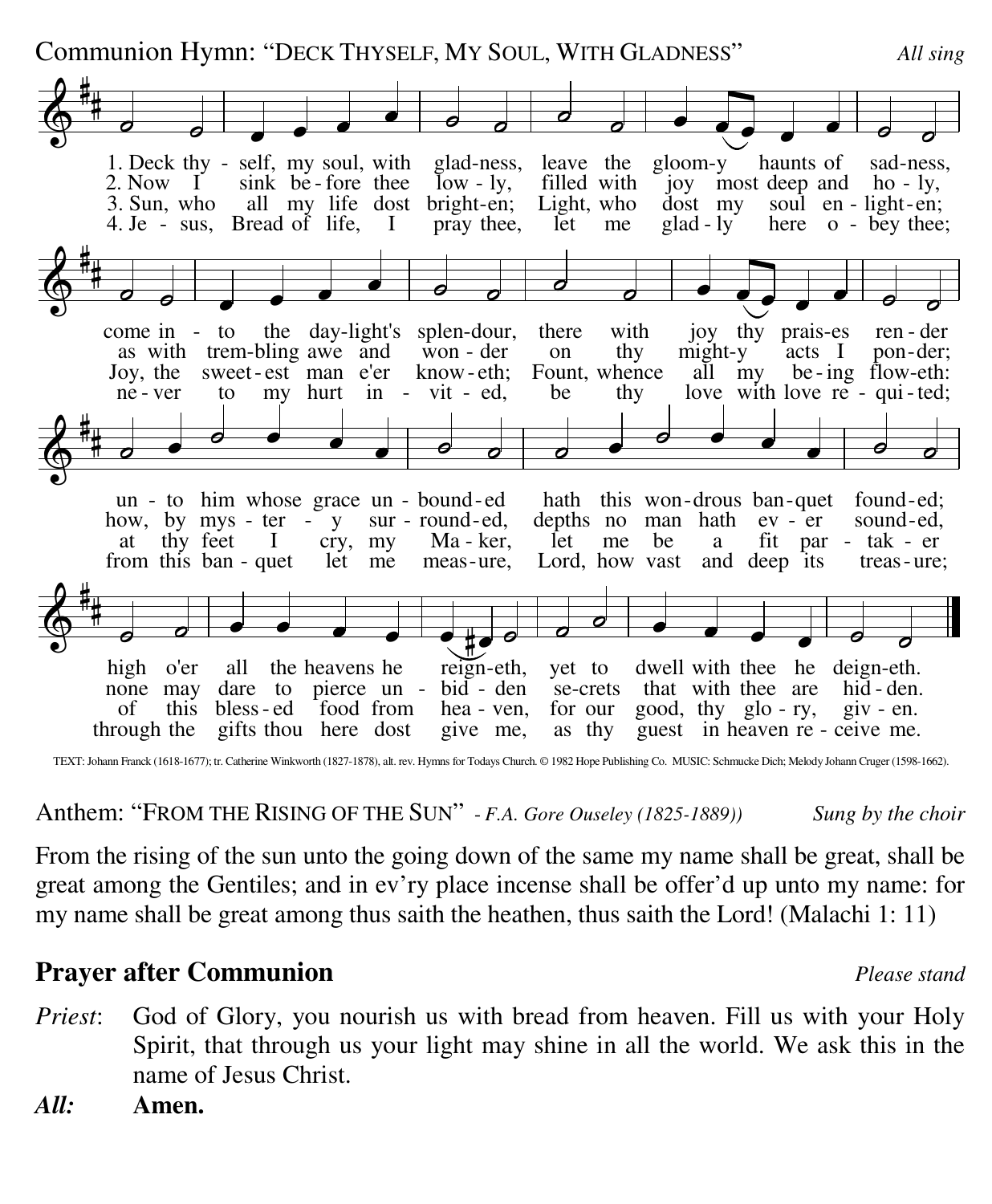*Priest*: Glory to God

*All:* **whose power working in us can do infinitely more than we can ask or imagine. Glory to God from generation to generation, in the Church and in Christ Jesus for ever and ever. Amen.**

# **The Blessing & Announcements**

Recessional Hymn: #393 – "IMMORTAL, INVISIBLE, GOD ONLY WISE" *Please stand & sing*



TEXT: Walter Chalmers Smith (1824-1908), alt. MUSIC: St. Denio, Melody Welsh trad; adapt John Roberts of Henllan (1808-1876), Caniadau y Cyssegr, 1839.

# **Dismissal**

*Priest:* Go forth into the world to be the vessel of God's grace. Alleluia! *People:* **Thanks be to God. Alleluia!** *Choir:* Amen.

**Postlude:** Nun freut euch, liebe Christen g'mein (BWV 734) *J.S. Bach (1685-1750)*

All liturgical texts excerpted from the Book of Alternative Services copyright © 2004 by the General Synod of the Anglican Church of Canada. All rights reserved. Reproduced under license from ABC Publishing, Anglican Book Centre, a ministry of the General Synod of the Anglican Church of Canada, from Anglican Liturgical Library. Further copying is prohibited. The Prayers of the people are excerpted from "Prayers of Intercession" by Susan Sayers. Reproduced by permission of Kevin Mayhew Ltd, Licence no. KMPL071215/01. Stained glass image in courtesy of www.StainedGlassInc.com. All music, not in the public domain, is reproduced under CCLI #376317.

**\_\_\_\_\_\_\_\_\_\_\_\_\_\_\_\_\_\_\_\_\_\_\_\_\_\_\_\_\_\_\_\_\_\_\_\_\_\_\_\_\_\_\_\_\_\_\_\_\_\_\_\_\_\_\_\_\_\_\_\_\_\_\_\_\_\_\_\_\_\_\_\_\_\_\_\_\_\_\_\_\_\_\_\_\_\_\_\_\_\_\_\_\_\_\_\_\_\_\_\_\_\_\_\_\_\_\_\_\_\_\_\_\_\_\_\_\_\_\_\_\_\_\_\_\_\_\_\_\_\_\_\_\_\_\_\_\_\_\_\_\_\_\_\_\_\_\_\_\_\_\_\_\_\_\_\_\_\_\_\_\_\_\_\_\_\_\_\_\_\_\_\_\_\_\_\_\_\_\_\_\_\_\_\_\_\_\_\_\_\_\_\_\_\_\_\_\_\_\_\_\_\_\_\_\_\_\_\_\_\_\_\_\_\_\_\_\_\_\_\_\_\_\_\_\_\_\_\_\_\_\_\_\_\_\_\_**

**\_\_\_\_\_\_\_\_\_\_\_\_\_\_\_\_\_\_\_\_\_\_\_\_\_\_\_\_\_\_\_\_\_\_\_\_\_\_\_\_\_\_\_\_\_\_\_\_\_\_\_\_\_\_\_\_\_\_\_\_\_\_\_\_\_\_\_\_\_\_\_\_\_\_\_\_\_\_\_\_\_\_\_\_\_\_\_\_\_\_\_\_\_\_\_\_\_\_\_\_\_\_\_\_\_\_\_\_\_\_\_\_\_\_\_\_\_\_\_\_\_\_\_\_\_\_\_\_\_\_\_\_\_\_\_\_\_\_\_\_\_\_\_\_\_\_\_\_\_\_\_\_\_\_\_\_\_\_\_\_\_\_\_\_\_\_\_\_\_\_\_\_\_\_\_\_\_\_\_\_\_\_\_\_\_\_\_\_\_\_\_\_\_\_\_\_\_\_\_\_\_\_\_\_\_\_\_\_\_\_\_\_\_\_\_\_\_\_\_\_\_\_\_\_\_\_\_\_\_\_\_\_\_\_\_\_**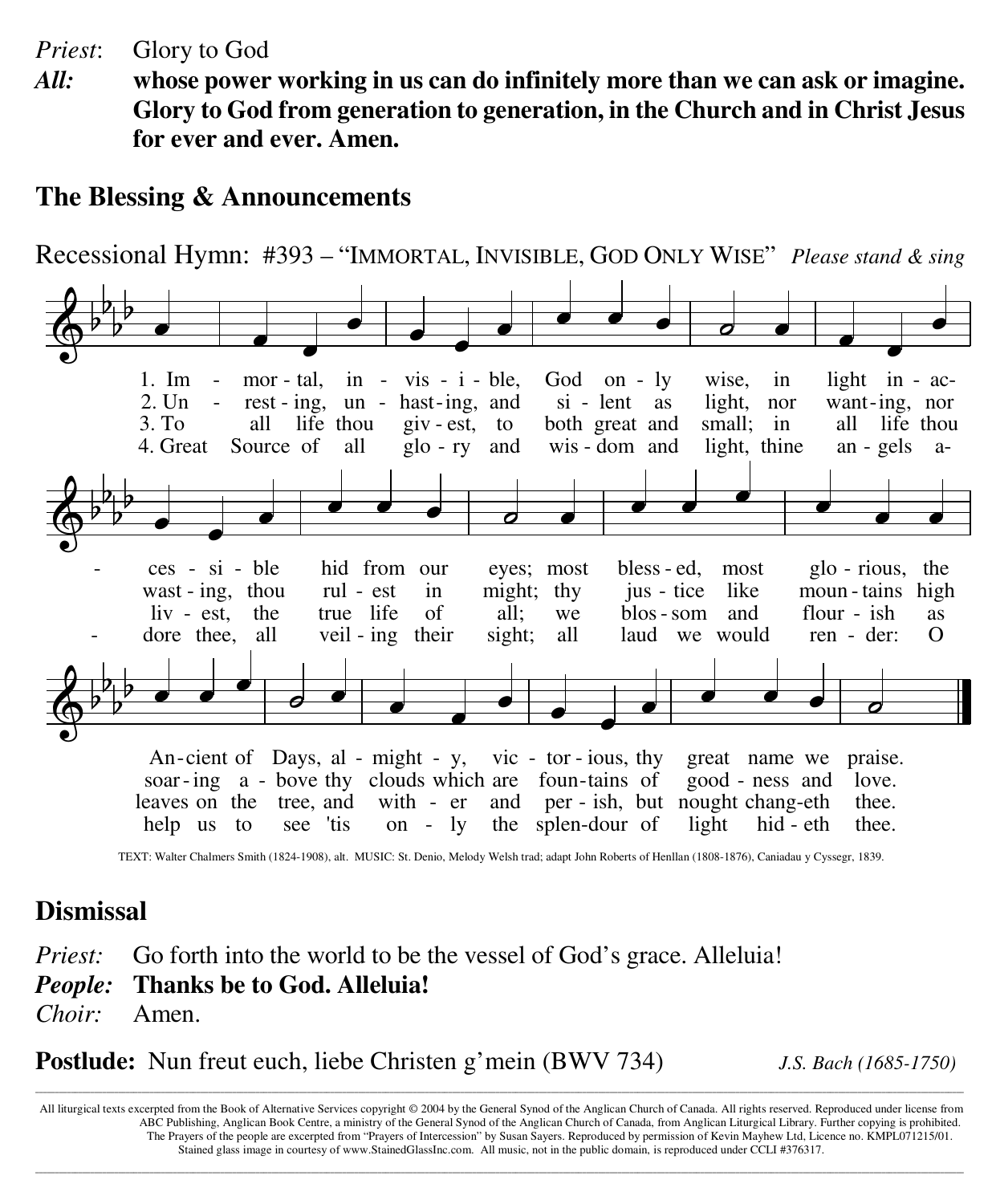We welcome all visitors and newcomers to our services today. If you are a visitor, we invite you to make yourself known to one of our Greeters or Clergy.

Nous souhaitons la bienvenue aux visiteurs et aux nouveaux venus à nos services d'aujourd'hui et nous vous invitons à vous faire connaître auprès d'une des personnes à l'accueil ou auprès d'un membre du clergé.

# **TODAY**

**Following the 10:30 a.m. service ...** We invite everyone to join us for refreshments

## **THIS WEEK**

|                 | Monday - Saturday 11:30 a.m. - 1:30 p.m. Community Lunch |                                                             |
|-----------------|----------------------------------------------------------|-------------------------------------------------------------|
| Wednesday       |                                                          | 12:15 p.m. $-1:00$ p.m. Holy Communion (Chancel)            |
|                 |                                                          | 1:00 p.m. $-$ 2:00 p.m. Bible Study (Boardroom)             |
| <b>Thursday</b> |                                                          | $11:00$ a.m. $-2:00$ p.m. Boutique St. Georges (Lower Hall) |
|                 | $5:30$ p.m.                                              | <b>Choir Practice</b>                                       |

# **NEXT SUNDAY – JANUARY 27, 2019 THE THIRD SUNDAY AFTER EPIPHANY The Week of Prayer for Christian Unity Ends**

Nehemiah 8.1-3, 5-6, 8-10 / 1 Corinthians 12.12-31a / Luke 4.14-21  **9:00 a.m. Holy Communion** (Chapel) *Preacher:* The Rev. Canon Steven Mackison  **10:30 a.m. Sung Eucharist** *Preacher:* The Rev. Canon Steven Mackison

# **NOTICES**

**CELEBRATION SUNDAY** – If it is your birthday during the month of **January**, or you are celebrating a significant life event, please let the office know. We will have cake or goodies to mark the occasion and read the names of those who are celebrating **that month.** 

**ANNUAL VESTRY REPORTS:** All material for inclusion in the Annual Vestry Report must be submitted by **Sunday, January 20, 2019.** 

**NOMINATION FORMS** for Candidates for Council, Wardens and Synod Delegates are available on the tables at the exits. All nominations should be submitted to the church office or left in the church office mail slot, no later than **January 20, 2019.**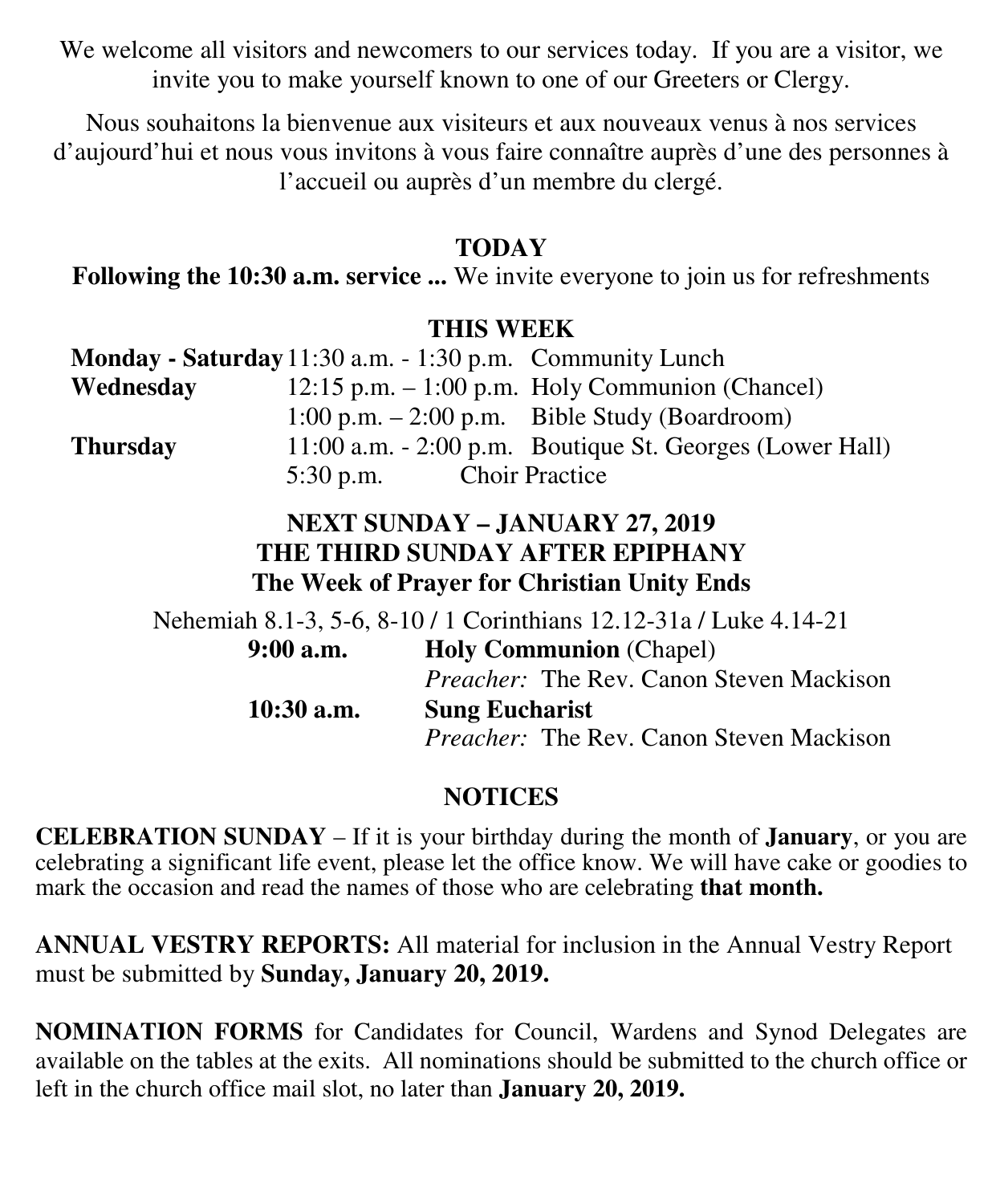# **UPCOMING EVENTS**

**WEEK OF PRAYER FOR CHRISTIAN UNITY –** Will be celebrated from January 18 to 25, 2019. This year's theme is Justice and only justice you shall pursue. (Deuteronomy 16.18-20). Reading resources for the week are available on the resource table.

**ANNUAL VESTRY MEETING:** The Annual Vestry Meeting will take place on **Sunday, February 17, 2019** - following the 10:30 a.m. service.



**CIVITAS<sup>X</sup>, "MEALS TO THE STREETS"** - **Saturday, February 16th .** We hope you will join us to have fun and do good with PEACE Initiatives Canada, a Muslim-led non-profit. For over a year we've been bringing meals and compassionate listening to the homeless in the downtown. We need volunteers to help prep, prepare and package meals starting at 9:30 and/or to join one of our crews to go

out to the streets or help with clean-up from 11:30 onwards. For more information, please speak to Deborah Hinton, Honor Barrett or Carole Kapelanski at the church office (514) 866-7113.

We welcome you to our church and hope you will come again. If you wish to inquire about parish membership or require any of the services or information listed below, please complete this form and place it on the Offering Plate or hand it to one of the Greeters at the back of the Church.

PLEASE PRINT.

|                              | $\Box$ Membership Inquiry $\Box$ Clergy Visit |                | $\Box$ Sickness     | $\Box$ New Address |  |  |
|------------------------------|-----------------------------------------------|----------------|---------------------|--------------------|--|--|
|                              | $\Box$ Envelopes                              | $\Box$ Baptism | $\Box$ Confirmation | $\Box$ Marriage    |  |  |
| <b>NAME</b> (Mr/Mrs/Miss/Ms: |                                               |                |                     |                    |  |  |
| <b>Address:</b>              |                                               |                |                     |                    |  |  |
| <b>Postal Code:</b>          | <b>Phone #:</b>                               | <b>Email:</b>  |                     |                    |  |  |